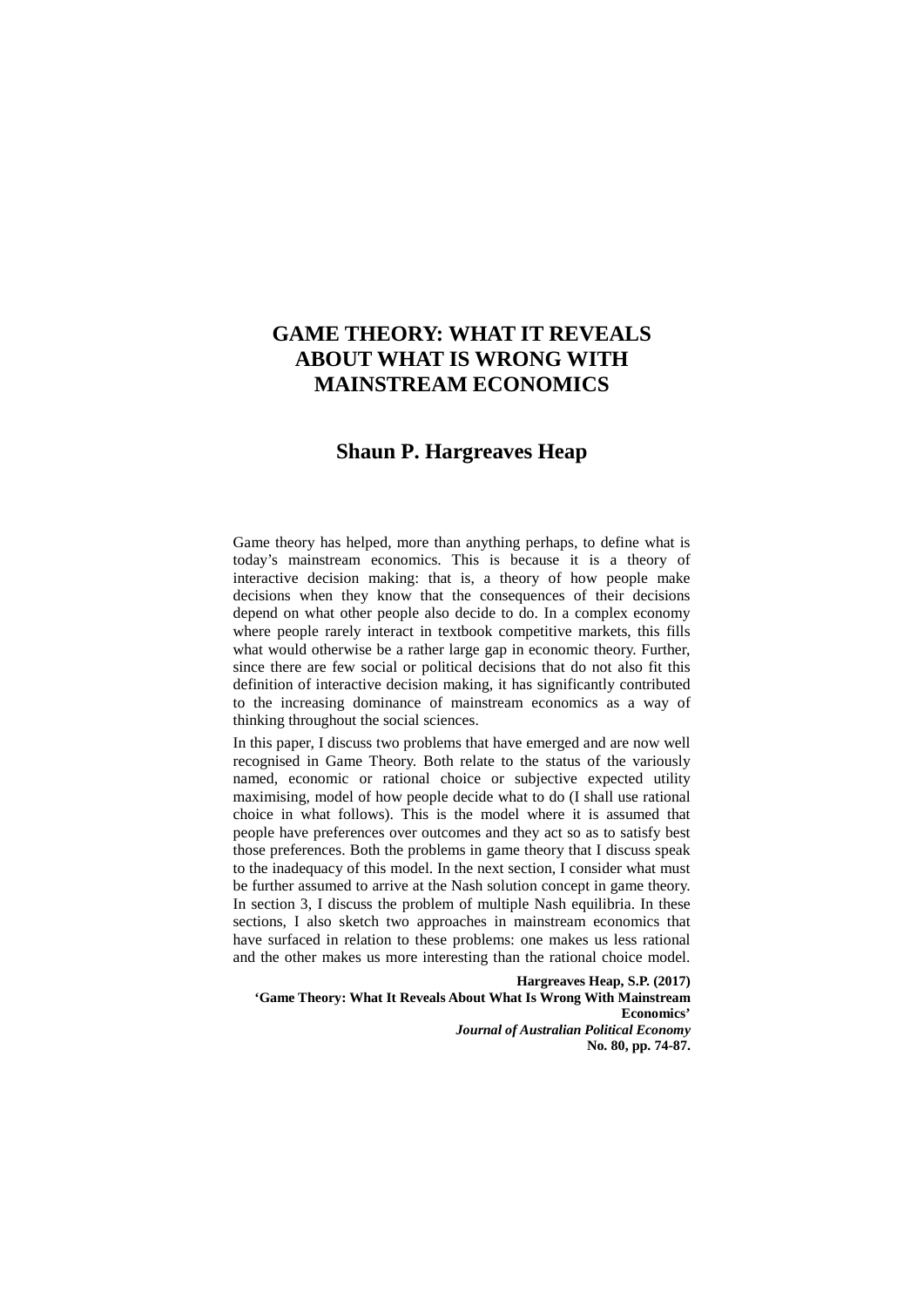In the final section, I suggest that these two approaches to the weaknesses in Game Theory are an encouragement to engage in political economy.

### **Limits of Dominance Reasoning and the Nash equilibrium solution concept**

Some games can be solved (that is provide guidance as to what a rational choice person should do) without any further assumption. The Prisoners Dilemma is, perhaps, the most famous example. It is illustrated in Figure 1. The pay-offs to each person from a pair of their actions are given by the numbers in each cell.

**Figure 1** Prisoner 1 Prisoner 2  $C \cap D$  $C$  3,3 0, 5  $D = 5, 0 \mid 1, 1$ 

In this interaction each person must choose between 'cooperate' (C) and 'defect' (D). In the original example 'cooperate' was cooperate with each other in denying the crime and 'defect' was defecting from such an agreement by confessing to the crime and implicating their fellow prisoner. It can be seen that the best course of action for each prisoner, no matter what they think the other prisoner will do, is to 'defect'. If we assume that each player seeks only to do what is best for him or her self, then we conclude that the outcome of this game will be mutual defection. The game is important because it captures the essence of many fundamental interactions in social and economic life. For example, the multi person (or more than 2 person) version is the Public Goods game and this is thought to capture the key features of the interaction in a Hobbesian state of nature where each individual must decide whether to 'arm'  $(=D)$  or disarm  $(=C)$ ; as well as a myriad of actual public goods like defence, and aspects of education and healthcare. It also carries a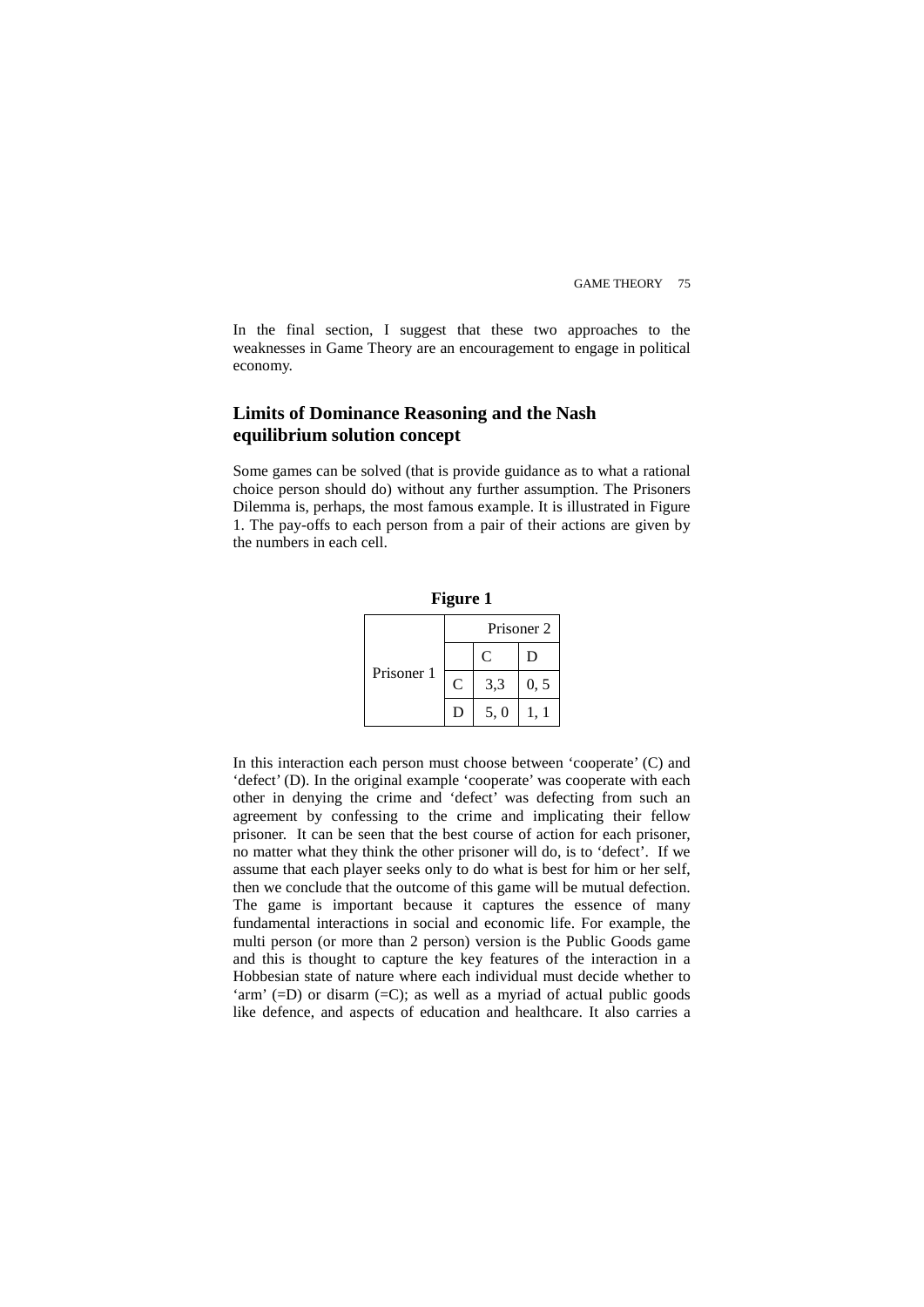clear message. If rational individuals are left to make individual decisions in these settings, they will generate a sub-optimal result: mutual defection is worse for both than mutual cooperation. One way to avoid this outcome is through the creation of institutions of collective rather than individual decision making, like the State. The State removes the freedom to 'defect' and enforces mutual cooperation. This was Hobbes's argument.

There are, however, many games that cannot be solved by dominance reasoning. Figure 2 provides an example. I have put a \* by the pay-off for each person that is the best a player can achieve given the action by the other player (in that cell). If Person 1 believes Person 2 is going to play 'a', then they will select either 'A' or 'B'. However, if 1 believes 2 is going to play 'b', then the best action is 'C'. Thus A's rational action depends critically on what he or she believes 2 will do. The difficulty now is that we cannot fix what 1 should believe about 2 simply by knowing that 2 is rational. This is because if 2 believes that 1 will play 'A' or 'C', then he or she chooses 'a', but if 2 believes that 1 will select 'B', then he or she prefers 'b'. In short, 1 could rationally choose A, B or C depending on the belief about whether 2 selects 'a' or 'b', but 2 can rationally choose 'a' or 'b' depending on his or her belief about 1.

|          | Person 2     |          |           |
|----------|--------------|----------|-----------|
| Person 1 |              | a        | b         |
|          | А            | $1*, 4*$ | 1, 3      |
|          | B            | $1*, 0$  | $1, 5*$   |
|          | $\mathsf{C}$ | $0, 5*$  | $2^*$ . 3 |

**Figure 2**

This game does, however, have a unique Nash equilibrium. A Nash equilibrium consists of a strategy (i.e. an action) for each person such that each person's strategy is a best reply to the other people's strategies. In this case it is  $(A, a)$  as this is the only pay-off pair where each has a  $*$ . Further, it can be proved that every game has a Nash equilibrium (if not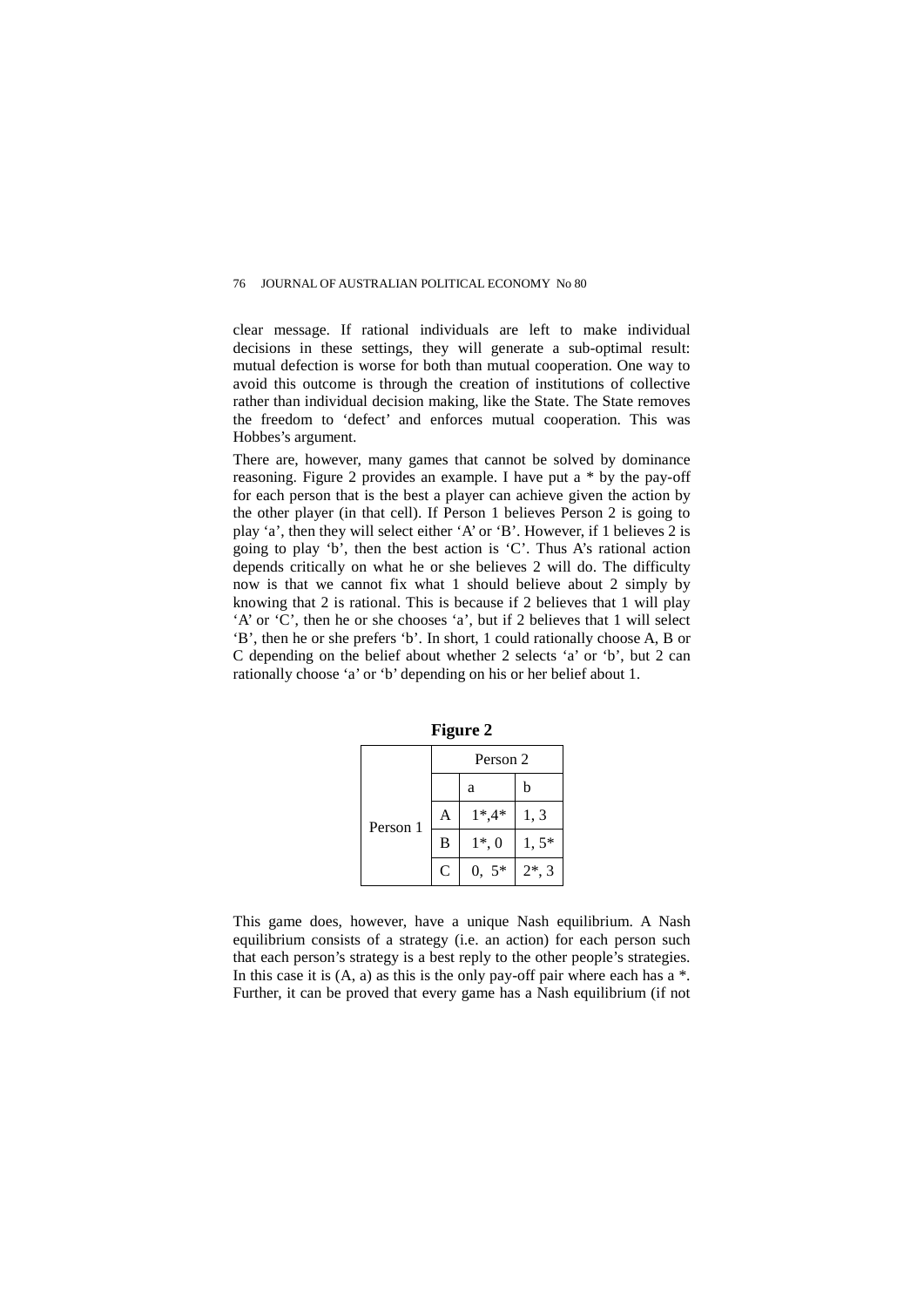in pure strategies then in mixed ones)<sup>[1](#page-3-0)</sup>. Thus, in so far as the Nash equilibrium solution concept is consistent with rational choice rationality, then mainstream Game Theory is extraordinarily general. It can offer some advice about what rational choice people should do in *any* social and economic interaction that can be described as a game: that is, rational people will/should play a strategy that is in a Nash equilibrium with others. This is an amazing claim and it explains why Game Theory can claim to be a general theory: it has something to say about *any* strategic interaction. Perhaps, not unsurprisingly, in view of such a claim, the Nash equilibrium solution concept has attracted considerable critical scrutiny.

Since each action in a Nash equilibrium is the best for each player given the action of the others, the solution concept seems like a natural extension of rational choice reasoning to settings where dominance reasoning alone does not deliver a determinate outcome. In fact, it is now recognised that we must assume not only that each player is rational in the rational choice sense, but also that they each have common knowledge of rationality (that is, each knows that each is rational and knows that each knows that each knows that each is rational, and so on) and that each holds commonly aligned beliefs about what are rational inferences from any datum like a game. The additional assumptions are important. So long as a person knows through the common alignment of beliefs that there will be a unique inference about what rationality demands and if there is common knowledge of rationality in the rational choice model, then it follows that unique equilibrium must enjoy the property of being a Nash equilibrium. If it was not a Nash equilibrium, then someone would be expecting someone to do something that is not a best response to what others are doing and this contradicts the assumptions of rationality and common knowledge of rationality.

Although the assumption of common knowledge of rationality is obviously strong, it has been relaxed in various models of bounded rationality that have become part of the mainstream canon. For example, Level-k models allow for individuals to have different levels of strategic sophistication (see Crawford *et al* 2013). Level 0 players don't think strategically at all, they just choose. Level 1 players are strategic thinkers but they only take strategic thinking one stage by taking the best action

 $\overline{a}$ 

<span id="page-3-0"></span><sup>1</sup> Pure strategies consist of a single action; whereas mixed strategies involve a probabilistic mix of several pure strategies.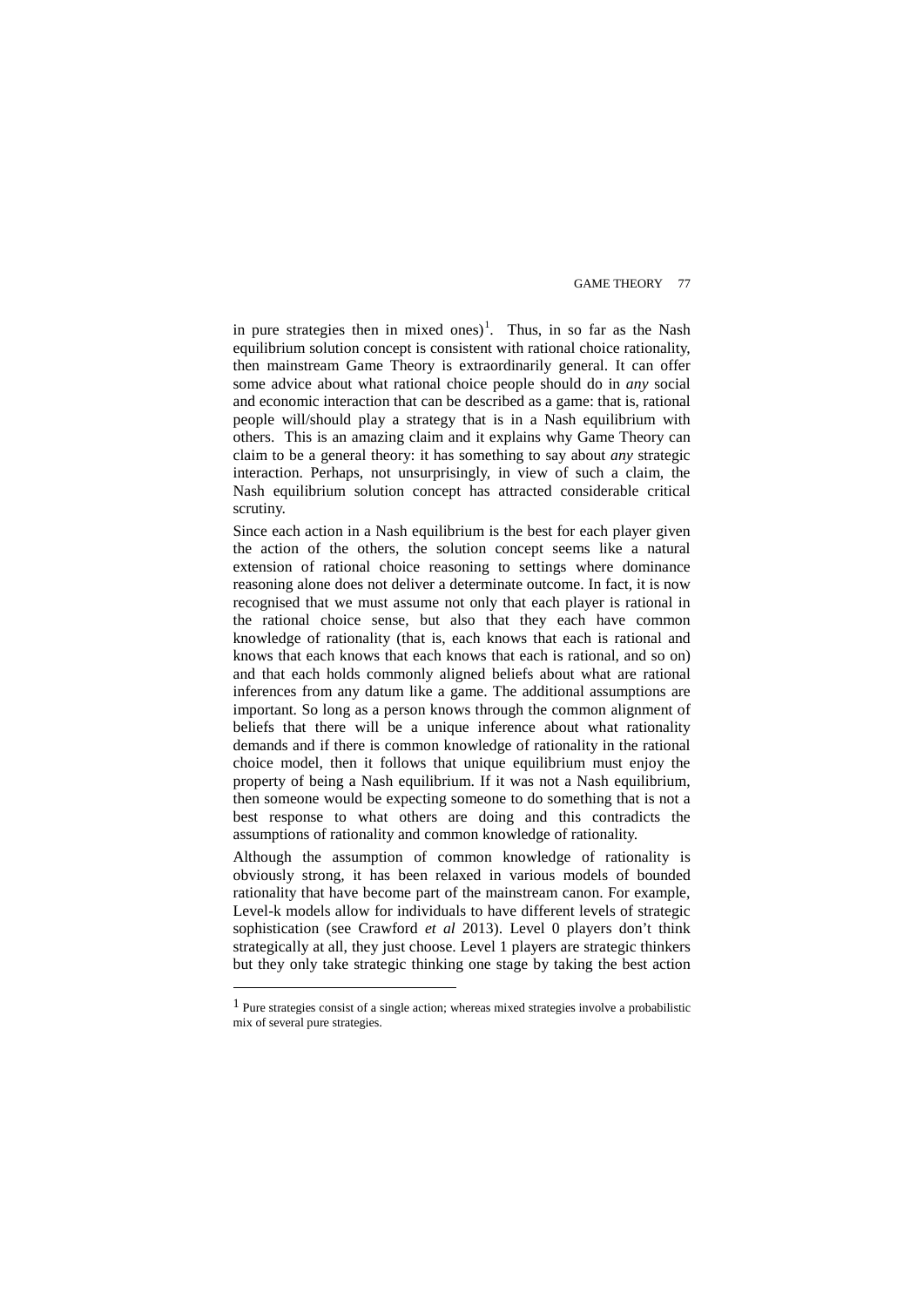given that they think they are playing against level 0 players. Level 2 players have thought through two levels of strategic thinking and take the best action given that they think they are playing against level 1, and so on. How successful this is, is a matter of dispute (see Hargreaves Heap *et al* 2014). I want, however, to focus here on the other assumption that delivers the Nash solution concept: the common alignment of beliefs. This is also controversial and it has received less attention in mainstream game theory than common knowledge of rationality.

The assumption is usually justified by appealing to a famous argument by Aumann (1976): rational people 'cannot agree to disagree'. His point is roughly that, when people hold different beliefs, the fact of difference is a reason to adjust your own belief because there is something about the state of the world that another rational person discerns and which leads them to a different conclusion. It is a tempting line of argument, but it is controversial. It would, for instance, have surprised the arch-Rationalist philosopher, Kant, who thought that one of the key attributes of reason is that it knew its limits: there are certain things that we cannot know and this is what reason tells us. Perhaps more telling, though, it seems simply wrong as a matter of fact. Indeed it is bound to be so, so long as knowledge is advancing and we know, as a result, that, at any moment, our understanding of the world is imperfect.

This is perhaps obvious in the domain of scientific knowledge where it is plain that scientists hold different theories about the natural world, despite broadly sharing the same information set, without one or other being cast out as 'irrational'. This is because, when knowledge is imperfect, people can and will hold quite legitimately different views about the natural world; and whatever view they hold cannot be a consequence of reason alone. Reason only takes you so far. Most people believe for a variety of reasons that our understanding of the social world is bound to be less perfect than that of the natural world and so the likelihood of people disagreeing about what rationality requires in the social world seems, for this reason, even higher.

Another way of making this point, that connects it to other traditions in economics, is to say rationality is not very helpful when there is some uncertainty (as opposed to risk) in the social world. In such cases, something other than or as well as rationality, in the elaborated rational choice sense, explains our actions. There are many candidates for what this 'something' might be. It could be rules of thumb or heuristics and I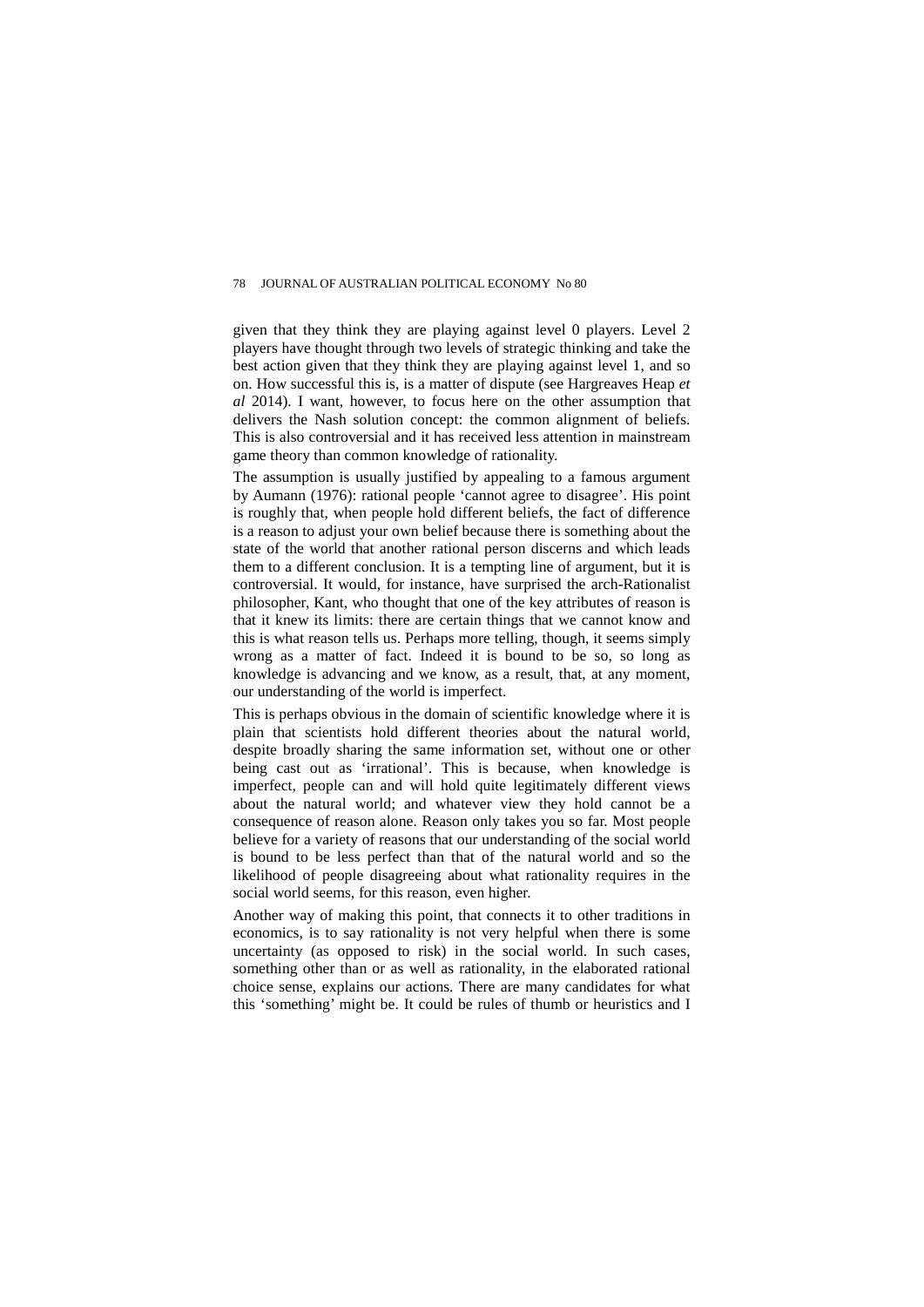shall say more about this in the next section. The other candidate is emotions. Keynes (1936) famously thought many key economic decisions, like investment, both had a game theoretic interactive character (although this was not the terminology he used) and a temporal dimension that made them unavoidably uncertain. As a result, they were not occasions where rational calculation could gain a purchase. Instead, he argued, in the case of investment, that 'animal spirits' moved us to action. This is often the departure point for the Post Keynesian tradition in economics and although this tradition has been marginalised in the mainstream, I want to conclude this section by suggesting that one way of seeing what is wrong with mainstream game theory is that it slides over or ignores a key insight of Post Keynesian economics: the unavoidable limits of rational choice rationality when uncertainty (as opposed to risk) attaches to decision making.

## **Equilibrium selection where there are multiple Nash equilibria**

The second weakness in mainstream Game Theory arises because many games have multiple Nash equilibria. Figure 3 gives the Stag hunt game. It is often thought to capture the interdependence of business investment decisions as well as the benefits of joint action that arise in many settings. There is a choice between hunting individually for a hare or collectively for a stag. There are two Nash equilibria (in pure strategies) in the game: [Hare, Hare] and [Stag, Stag]. Which Nash equilibrium strategy should rational agents select?

| Person 1 | Person 2 |       |        |  |
|----------|----------|-------|--------|--|
|          |          | Stag  | Hare   |  |
|          | Stag     | 20,20 | 0,10   |  |
|          | Hare     | 10, 0 | 10, 10 |  |

**Figure 3**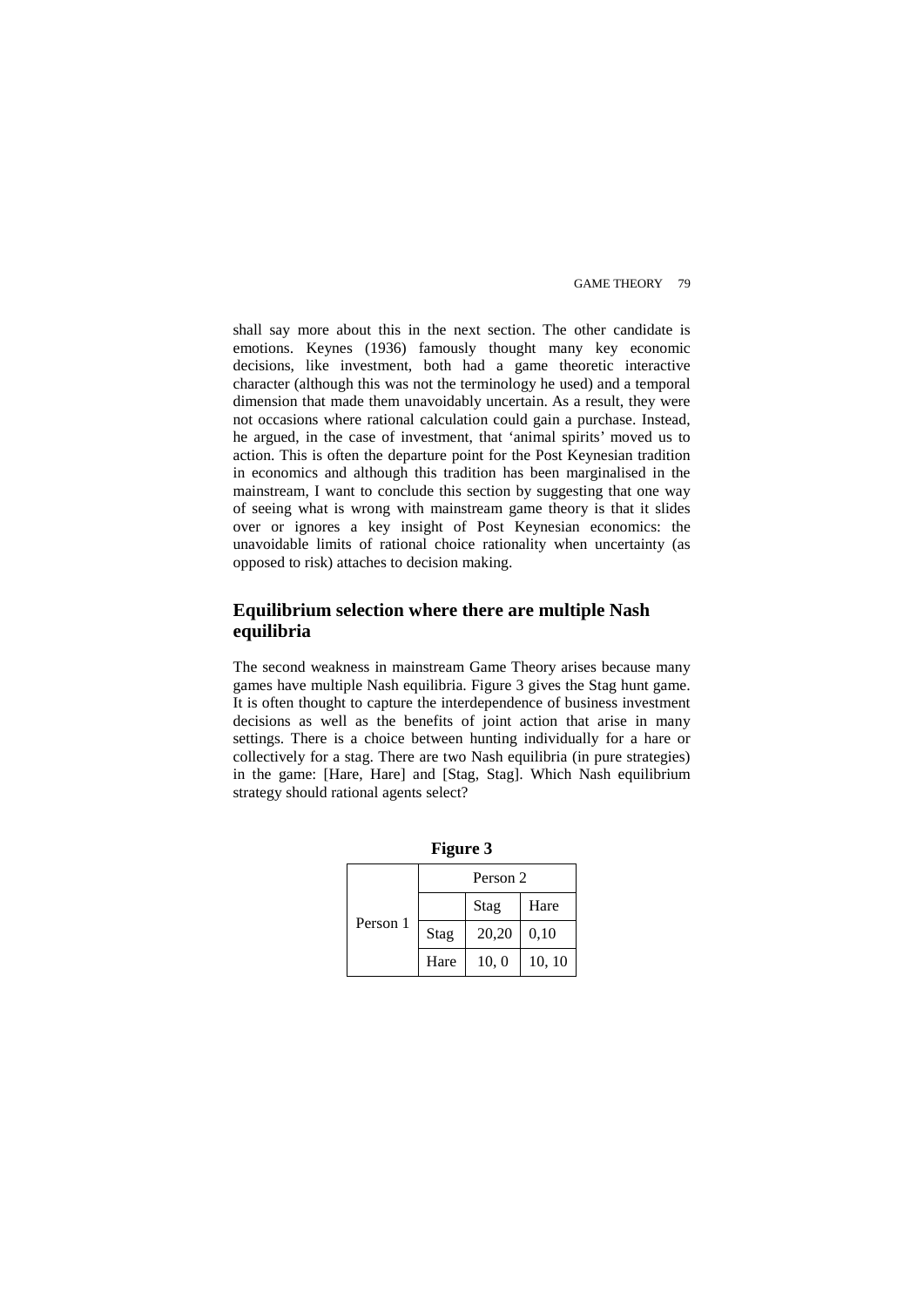The Nash refinement project is largely a response to this problem. The project expands the set of considerations that rational choice agents use when making a decision. Several such auxiliary considerations have been proposed. For example, in this game, an additional attention to risk dominance would give a reason for selecting [Hare, Hare] because this yields a certain outcome (10) whatever the other person does. An attention to pay-off dominance, however, would give a reason for selecting [Stag, Stag] because this gives better pay-offs for both (20). The difficulty with both auxiliary motivational guides is that neither is clearly connected to the axioms of rational choice. So, there is no obvious reason for rational choice agents to rely on one rather than another. In short, the problem of selection remains. This is a general feature of the refinement project.

An alternative approach is to subtract from the rationality of agents by allowing that their decisions are made using rules of thumb or heuristics of one kind or another. This approach has typically drawn on the insights of psychology where the framing of a decision can, for example, either be in terms of gains or losses and it is known that risk taking behaviour is more likely to be triggered in the loss than in the gain domain (see Kahneman and Tversky 1979). The framing might, therefore, be important for whether risk dominance guides agents in Hawk-Dove. Schelling's (1960) introduction of the concept of salience is a similar analytic move. He suggest that the 'labels' ('hare' or 'stag' in this instance) attached to different actions render some more salient than others even though they may enjoy the same status as being Nash equilibrium strategies. $<sup>2</sup>$  $<sup>2</sup>$  $<sup>2</sup>$  This is not a matter of reflection. It just happens</sup> and he introduced some very suggestive classroom experiments to demonstrate this. In these cases, it matters that the rules or heuristics are shared: otherwise they would not function to coordinate actions on one of the Nash equilibria. So, it is not enough that we use rules, they have to be shared and an obvious question concerns how these shared rules arise. This is where evolutionary game theory offers an account (see Sugden 1986).

If we follow the evolutionary approach, the rules we use are the product of chance in a history where extraneous bits of information (from a strict game theoretic point of view), like the height, age or gender of the

 $\overline{a}$ 

<span id="page-6-0"></span><sup>&</sup>lt;sup>2</sup> The labels are irrelevant from a strict game theoretic point of view because, for rational choice agents, it is the pay-offs that matter and not the name of the action leading to them.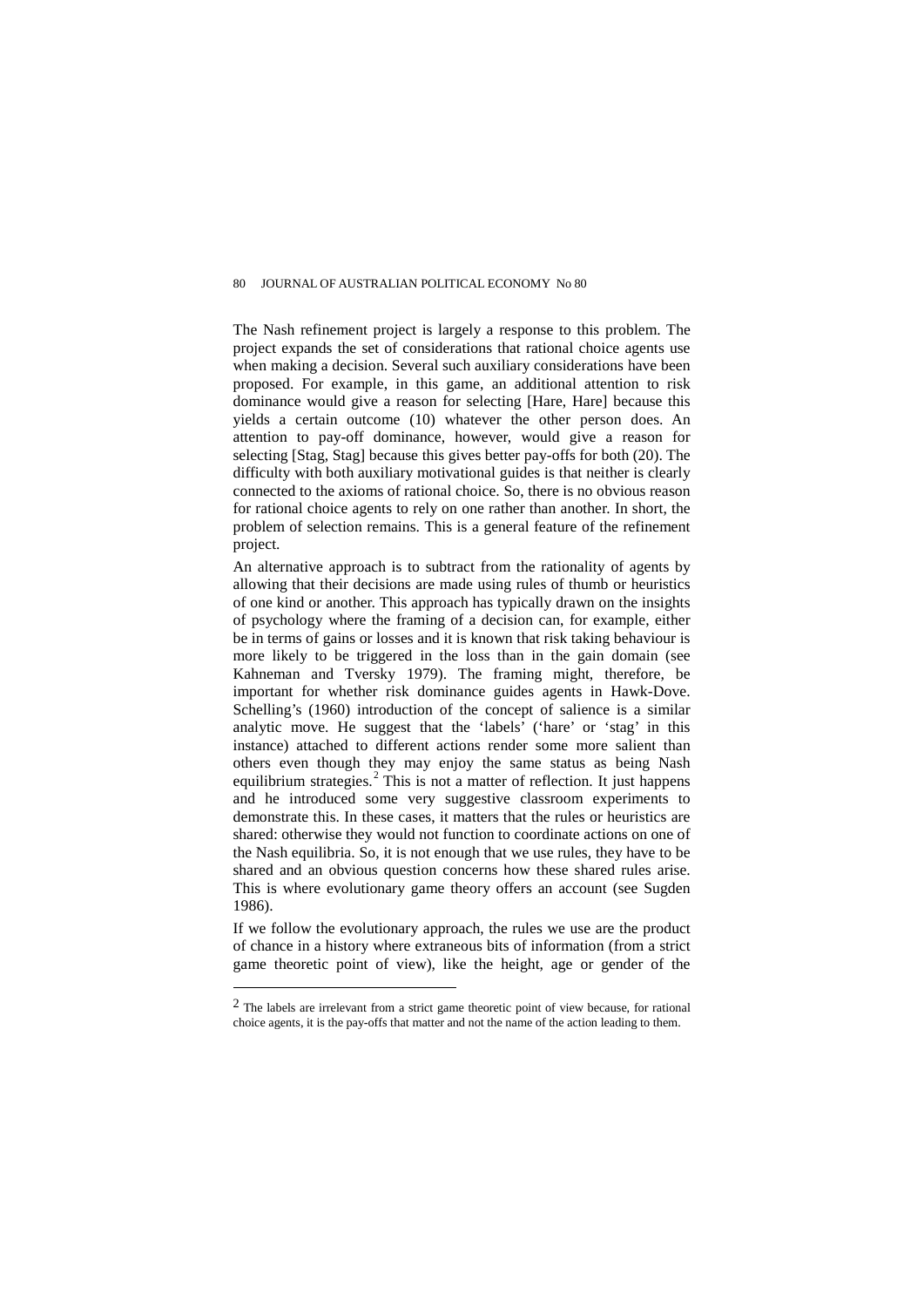decision makers are used in decision making. To see how this works, imagine a crossroads-like interaction where one party must give way or there is a smash. When people start to use a piece of extraneous information like age and gender to condition whether they give way or not, then a rule like 'give way to men in mixed encounters or the older person in same sex encounters' could easily spread. This is because the moment some people use this rule, it will typically pay for others to do the same just because this solves the coordination (equilibrium selection) problem when they interact. No one need buy into the rule in the sense that they believe the old and men deserve to have priority: the key is that it is a practice that avoids smashes. Of course, people may believe in the substance of the rule, but what explains the spread of the rule and its prevalence in society is not its substance. Instead it is the rule's material coordinating function that explains this.<sup>[3](#page-7-0)</sup> We are less rational and more historical, one might say, than the rational choice model suggests.

In some games, like negotiations over how to divide a 'cake', where there are multiple Nash equilibria (e.g. 50-50, 30-70, 60-40 and so on), there is another possible explanation of how people decide. (This is the approach that I referred to earlier as making us 'more interesting'.) They use a principle of justice. People share an idea about what is fair and this guides them to one outcome rather than another. This can be made consistent with the rational choice model by introducing the concept of a social preference. These are preferences that individuals have over the outcomes of the game both for themselves and for others. Thus getting 50% of the pie may be rated in terms of pay-offs more highly than getting 60% because getting 60% introduces a negative social preference pay-off to the individual when he or she deems that this is unfair. In this way, a game with multiple Nash equilibria in terms of purely selfish payoffs can be transformed into one where there is only one Nash equilibrium when pay-offs include the return to people's social preferences. Typically, it will matter that the social preferences are shared by all the players in some degree so that they select the same equilibrium, but, this aside, the approach appears elegantly to keep faith

-

<span id="page-7-0"></span><sup>3</sup> Marx famously makes a similar, if different in detail, functional argument at the beginning of in the Preface to the *Contribution to the Critique of Political Economy*: 'The mode of production of material life conditions the general process of social, political and intellectual life. It is not the consciousness of men that determines their existence, but their social existence that determines their consciousness'.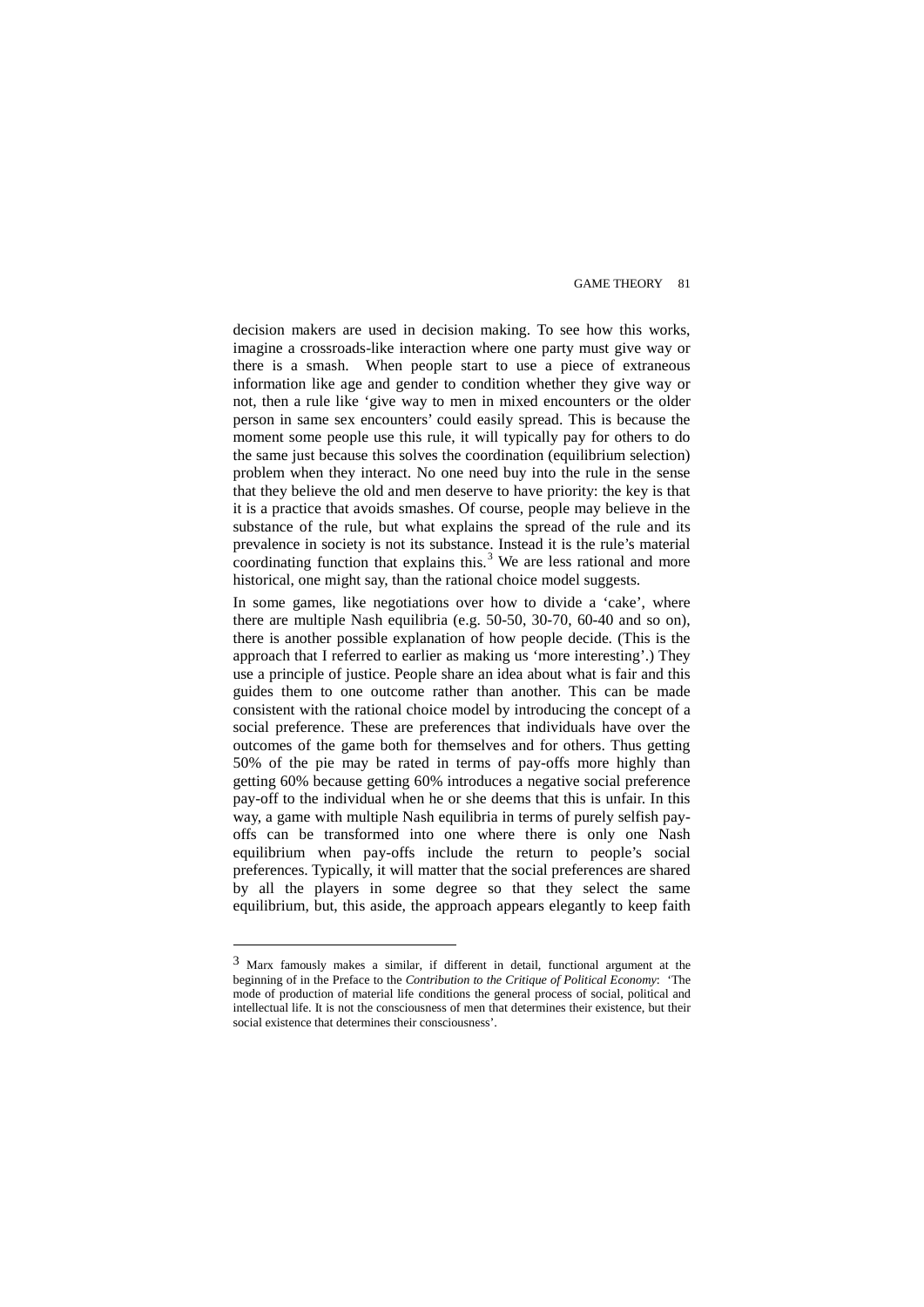with the rational choice model while potentially solving the equilibrium selection problem in such games. This impression, however, can be deceptive for several, related reasons.

First, it is not clear that all types of principles of justice can be represented in this way by a social preference, particularly those that are keyed into the way the options and outcomes arise not just the outcomes themselves. One might feel differently about how to divide the cake depending, for example, on whether it was jointly baked by the players or had first been stolen from one of the players who baked it alone.

Second, there is considerable experimental evidence that people's social preferences change with social and institutional context. For example, people appear to be more other-regarding in non-market settings than in market ones (see Bowles and Polania Reyes 2012), but appear less influenced by status differences in market than non-market ones (see Hargreaves Heap *et al* 2013). Indeed both findings may reflect the point above: i.e. that people value the process determining the outcomes and not just the outcomes themselves. This is worrying because people's preferences are a primitive (that is, they are taken as 'given' and form the starting point for the analysis) in game theory and in mainstream economics more generally.

One way of seeing why preference change/variability is a problem is to think of how mainstream economics explains the origins of institutions (sometimes called the 'new institutionalism' following the work of Coase 1937 and Williamson 1975). They are the deposit of some antecedent decision problem. The Hobbesian explanation of the State, that I sketched earlier, is an obvious illustration: rational choice agents contract to create the State as an improvement over the sub-optimal outcomes that would otherwise occur. Likewise, the choice between organizing an exchange via the institution of a market or within the institution of the firm depends on the relevant respective transaction costs under each institutional arrangement. People use the institution with the lowest transaction costs. The institution selected is, thus, the one that best satisfies the preferences of the parties to the exchange. It is the most efficient. But here is the rub. It is assumed that people's preferences are the same whatever the institutional arrangement. This is what allows for institutions to be determined on grounds of efficiency. If people's preferences change with the choice of institution, this no longer holds. The institution is not simply a device to satisfy best some antecedent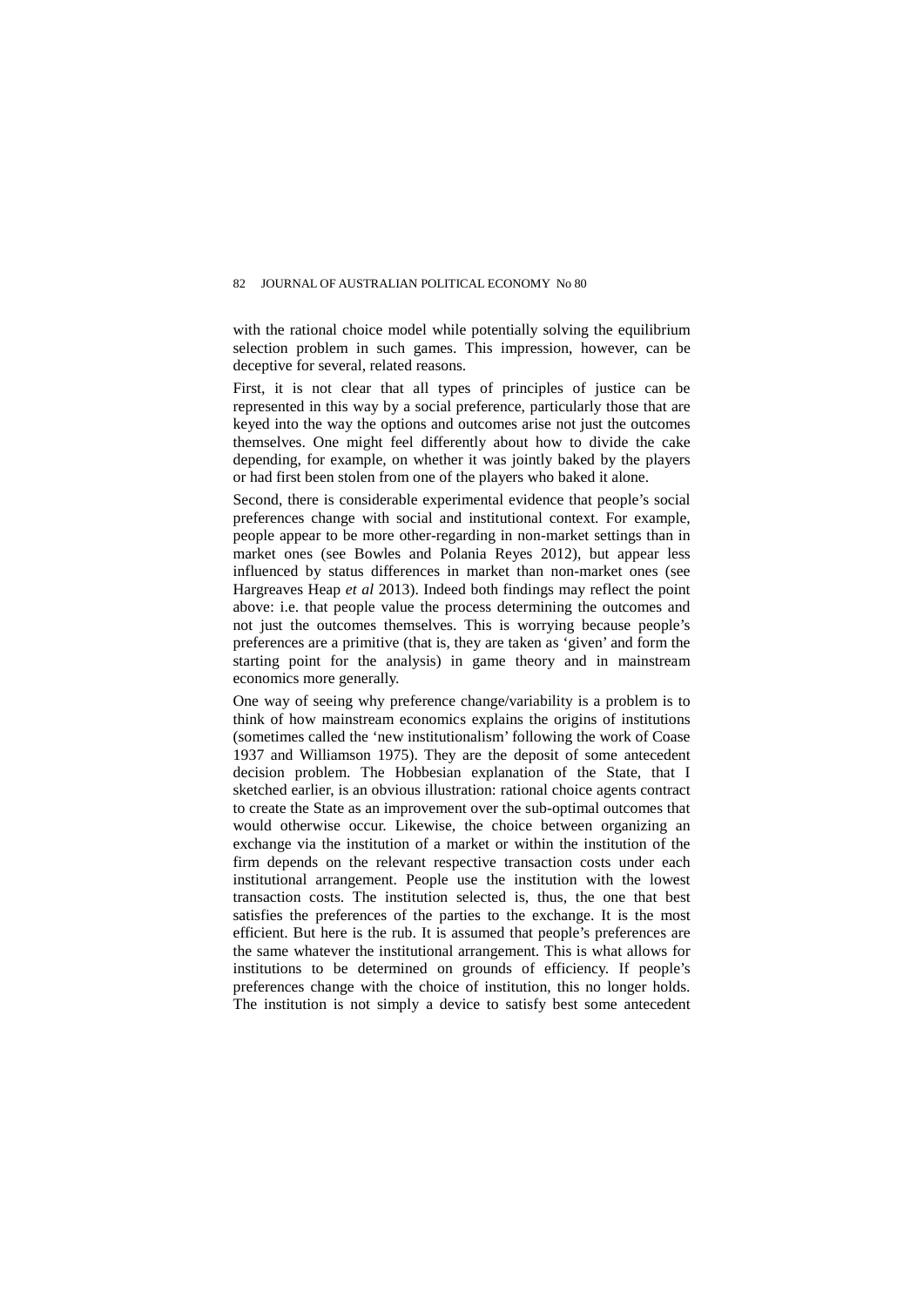preferences: the choice of institution involves in part a decision over what preferences to have. In other words, it becomes in part a choice over who to be; and this requires a way of thinking and deciding that does not turn on preference and preference satisfaction alone.

Finally, once people have social preferences, there is an obvious question that needs answering. How do people come to hold a social preference that is in important respects shared with others? Economics would seem to be drawn, in short, into an area that it does not naturally inhabit because the terrain belongs to sociology and politics: preference formation. As Duesenberry (1960) once quipped 'Economics is all about how people make choices; sociology is about how they don't have any choices to make'.

#### **Summary: an encouragement to political economy**

I have identified two problems in mainstream Game Theory. The most glaring is that of multiple equilibria. I have illustrated it with two important and interesting games (Hawk-Dove and Bargaining over shares of a 'cake'). It is also a pervasive problem because we know that once any game is indefinitely repeated, there are multiple Nash equilibria even when there is a unique Nash equilibrium in the stage game. This is the Folk Theorem. This means that the rational choice model frequently underdetermines what action a rational agent will take in economic and social interactions. The problem for the rational choice model is even deeper than not knowing which Nash equilibrium to select because, and this is the first problem I discussed, rational choice agents have to hold additional beliefs about this rationality being shared and coming to common conclusions if they are to be persuaded to select Nash equilibrium strategies in the first place. In short, the rational choice model is too slight a model of individual decision making to explain what people do in a variety of economic and social interactions.

I want to suggest in conclusion that these weaknesses are directly connected to the critique of mainstream economics that comes from political economy. In other words, the weaknesses are important for political economy. I will do this in two ways.

First, I want to make explicit what I have already alluded to when hinting that the internal responses to these weaknesses sometimes look surprisingly like the rediscovery of an 'old' Post Keynesian or Marxian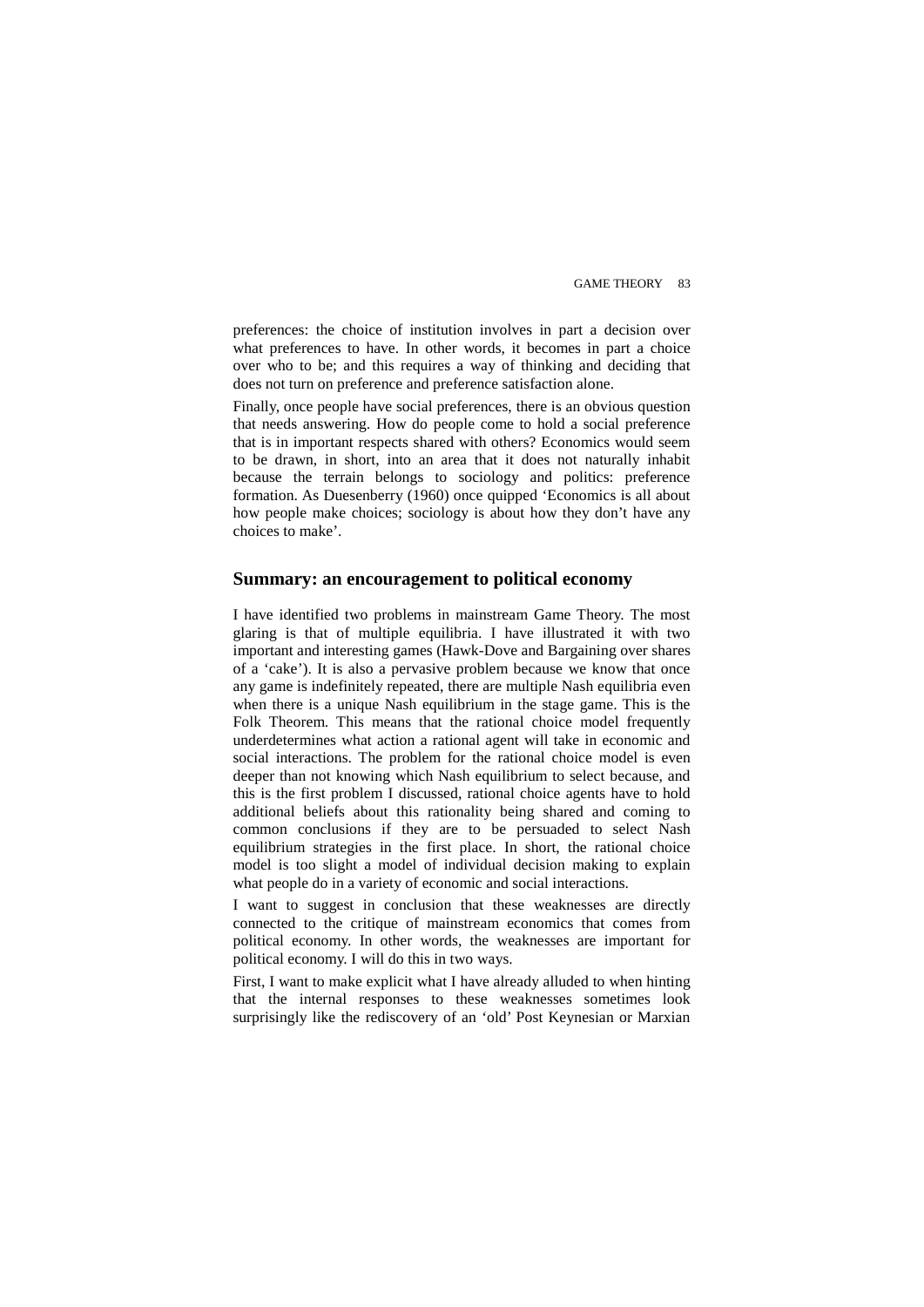or sociological insight. The point here is that the two internal responses to these weaknesses, the introduction of rule-following bounded rationality and social preferences, are directly related to the political economy critique. Of course, there are many elements to this critique. But one relates to the reductive, equilibrium nature of mainstream economics. Once people have to share rules for making decisions to solve the problem of equilibrium selection, the analysis has to become non-reductive and historical and, with these features, less in thrall to the concept of equilibrium as the fulcrum for theoretical insight.

Another element of the critique, related to the reductive concern, is the presumed primitive (*i.e.* foundation) of individual preferences in mainstream economics and the way that this skews normative economics towards the discussion of preference satisfaction and away from the character of the preferences. Once people are motivated by social preferences and their existence/nature depends on institutional context or the policies in play, then it is no longer possible to judge institutions or policies simply in terms of preference satisfaction. Antecedent preferences are not given and the choice of institution turns in part on what preferences to have. In short, normative economics cannot avoid thinking about who we want to be in this sense; and this will require a significant engagement with philosophy and political theory. In particular, since social preferences often encode ideas about justice, normative economics is not going to be able to avoid or relegate concerns with justice in the way that the mainstream habitually does or has.

Second, I want to illustrate why an understanding of these weaknesses in the mainstream might be important for the practice of political economy: that is, for the actual analysis of contemporary events. It turns on the idea that today's neoliberalism is, in important respects, a child of mainstream economic thinking. If one accepts this idea, then it is reasonable to suppose that some of the 'problems' in contemporary neoliberalism will be refracted versions of the problems within mainstream economic theory. I think this is, indeed, the case. To make this case, I offer two examples of where responses to the weaknesses I have sketched have plausibly been in play in significant recent developments.

The first is the behaviour leading up to the 2008 financial crisis. It plausibly involved people in a Hyman Minsky fashion, becoming more optimistic about the security provided by housing collateral as house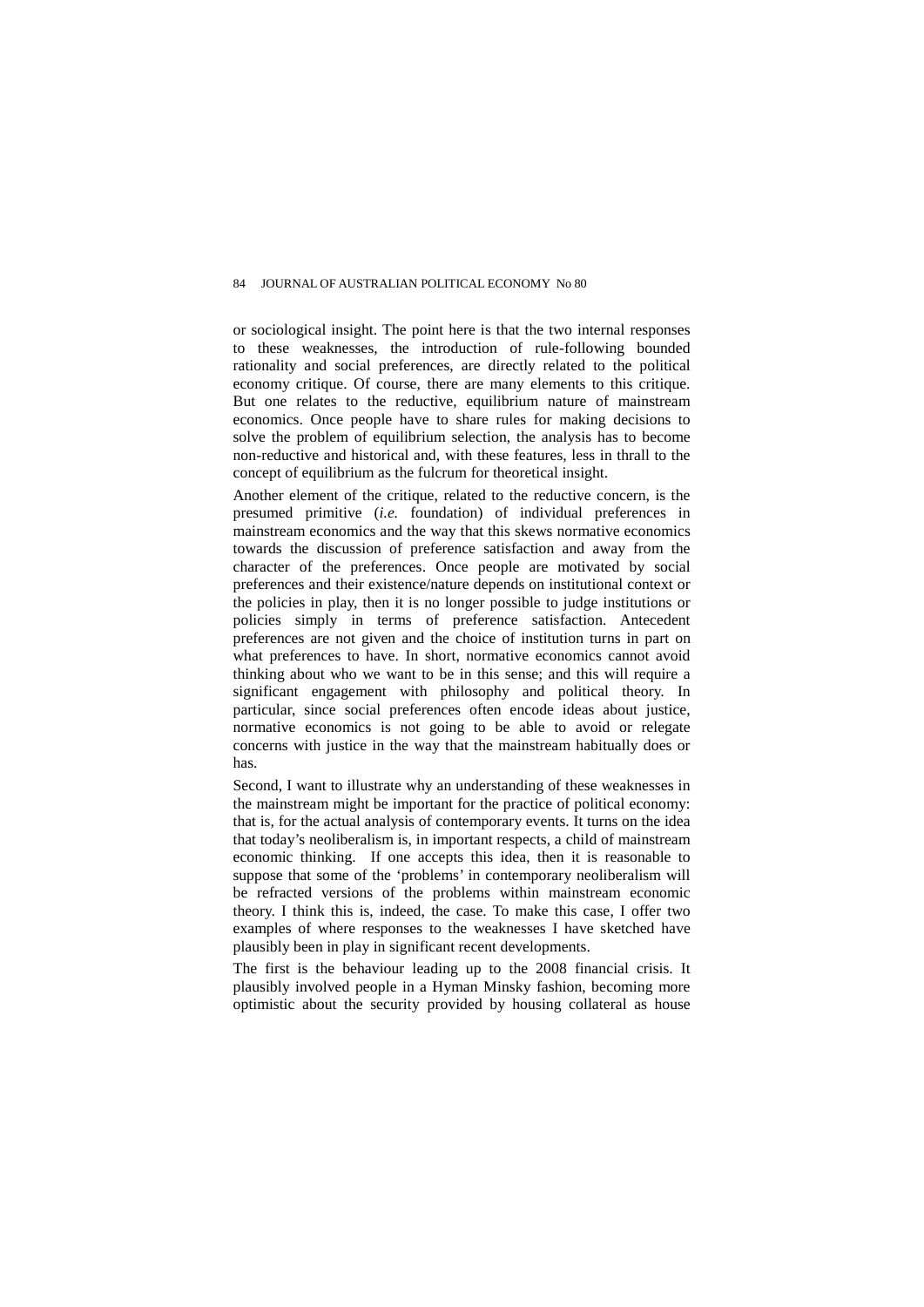prices rose. This led them to advance further housing loans which fuelled demand for houses and further house price rises. The reverse process took hold once house prices started to fall: pessimism grew as prices fell and credit markets froze. The point is that this is good example of where people in an uncertain world fall back on rules; and a key feature of such rules in financial markets is that they have to be shared. This is because the problem facing financial market participants is always that they need to coordinate their expectations about the future with others. The only alternative is to have very deep pockets to back a judgment that goes against the conventional wisdom and, even then, you will do better to follow the conventional wisdom until just before it collapses. The rule governing expectations that allows optimism to grow as house prices rise is just that: it is a rule that works in what is an uncertain world, at least for a while, because, when shared, it coordinates the behaviour of participants in financial markets.

The second example relates to the 'populist' electoral turn in several European countries and the US. One account of this begins with the fact that many low income households have experienced either stagnant or falling living standards for a considerable period of time in these countries. The (neoliberal) claim regarding the efficiency of the social order increasingly sounded hollow for this group. What is interesting is that their votes did not swing towards traditional parties offering redistribution. Had they done so, it would have been politics as usual with people voting in their material self interests. Instead, they voted for political outsiders whose programmes offered small prospect of redistribution in their favour. They were not voting on grounds of self interest. But they were suddenly motivated to vote; and typically in larger numbers than in previous elections. The question is: why? An obvious and common explanation is that they were protesting against the legitimacy of political system that had neglected their interests for so long. That is why they voted for outsiders. Another way of saying this is that they were motivated to act on social preferences regarding the justice of the economic system. In other words, you need a category of social preference (just as you do when solving some equilibrium selection problems in game theory) to understand populism.

To summarise, the argument is that a more complicated model of individual action than the standard rational choice one is required to solve problems in game theory and the kinds of amendments that might be made for this purpose (the introduction of rule governed and social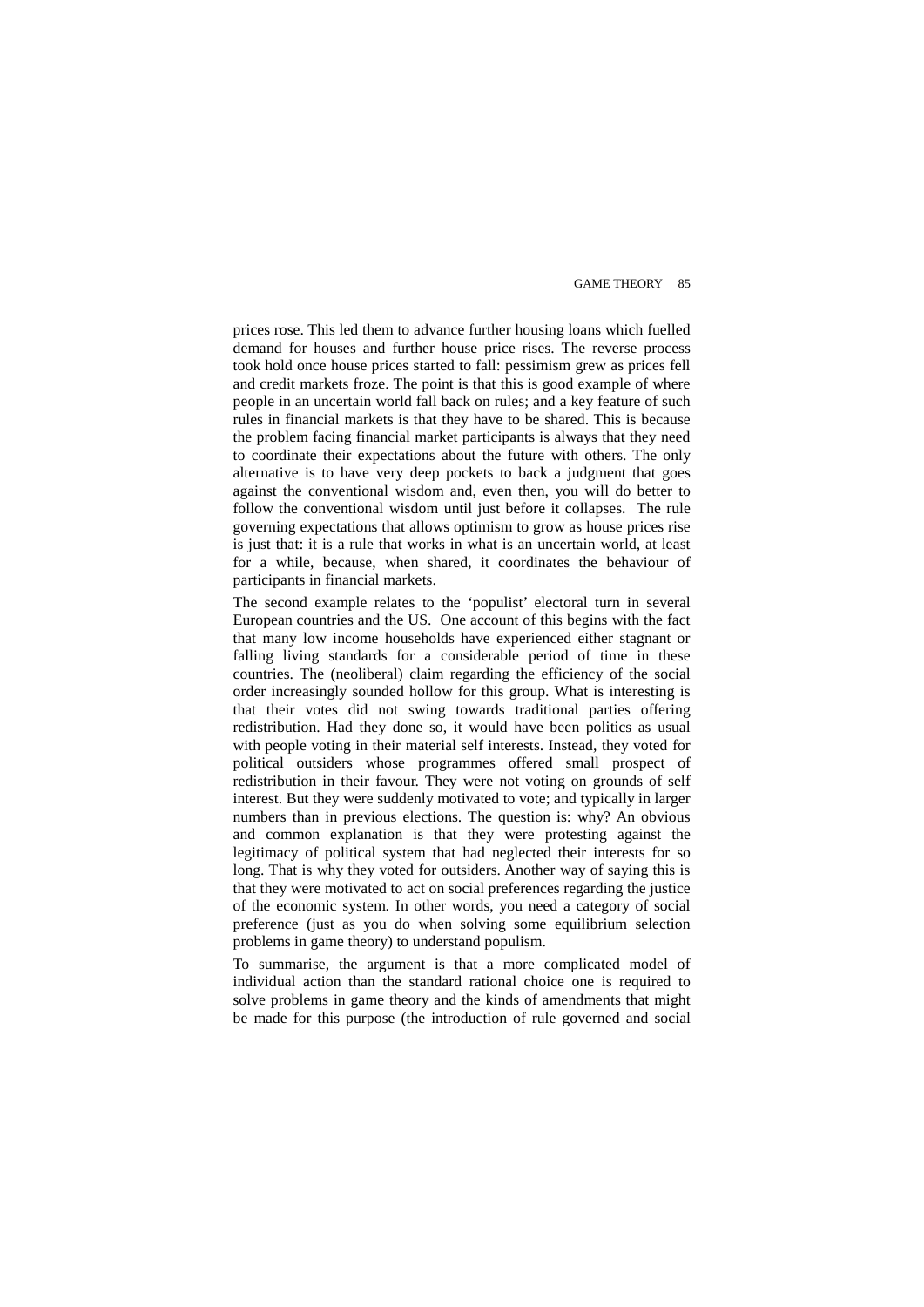preference driven behaviour) are also what we need to understand key recent developments. In this respect, I'm inclined to end on a slightly self-congratulatory note because Yanis Varoufakis and I concluded our text on Game Theory (2004) in a similar vein without knowing how events like these would unfold:

The problems we have identified with game theory resurface as timely warnings of the difficulties any society is liable to face if it thinks of itself only in terms of liberal individualism (p.303).

I can't do that, however. Our argument concerned 'liberal individualism'. We did not use the term 'neoliberalism', although this was the target we had in mind. In retrospect, we should have been more careful to distinguish this variety of liberalism from its classical counterpart, coming from, among others, J.S. Mill. The distinction is important because classical liberalism always argued that an individual's commitment to liberalism should also entail a commitment to being constrained in the exercise of liberal freedoms. Thus classical liberals are never just preference satisfiers. In so far as they do follow preferences, then they are also constrained by internal (as well as, in practice, external) rules regarding how preferences can be satisfied. What these rules might be is/was, of course, a matter of dispute. However, there is one principle that is foundational for classical liberalism: people are free to do whatever takes their fancy but only so far as their actions do not directly harm others. This is the no-harm principle and, although its application can be tricky given the potential elastic understandings of 'harm', it illustrates my argument here in a rather telling way for game theory (see Amadae 2015 for a detailed development of this argument).

I mention this now because it illustrates the general point of the argument here: that is, economics needs a model of individual action that does not turn simply on preferences and preference satisfaction. It is also rather telling because, at least on one understanding of the no-harm principle, this classical liberal addition to the preference satisfaction model would preclude rational agents defecting in the prisoner's dilemma. To do so, while an exercise of individual freedom in support of preference satisfaction, would be directly to do harm to another: i.e. make them worse-off. This runs against the no-harm principle that guides classical liberals. So it could not be right.

When was the last time you saw this classical liberal version of the argument about how rational people should choose in the Prisoner's